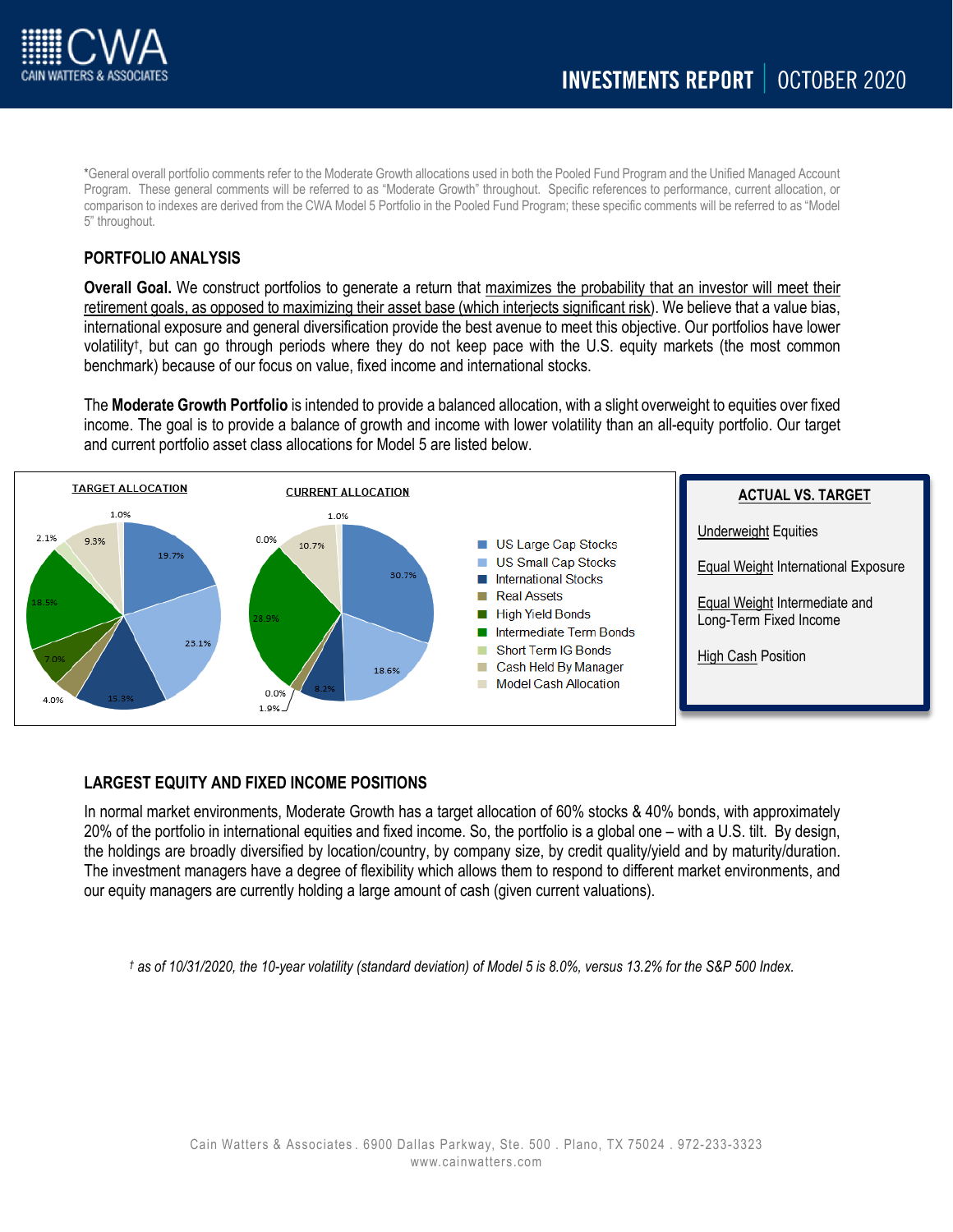

## **PERFORMANCE**

The Moderate Growth portfolios in the Pooled Fund Program and the Unified Managed Account Program have slightly different investments, costs and thus returns. Accordingly, we direct you to your account statement for your individual performance.

In October, Model 5 (net of fees and expenses) outperformed<sup>10</sup> compared to the Global 60/40 Index, outperformed compared to the S&P Moderate Growth Index, and outperformed compared to the U.S. 60/40 Index which posted the following returns:

| <b>PERFORMANCE</b>                        | <b>OCT</b> | <b>COMMENTS</b>                                                                                                                                                                                                          |  |  |  |  |
|-------------------------------------------|------------|--------------------------------------------------------------------------------------------------------------------------------------------------------------------------------------------------------------------------|--|--|--|--|
| Global 60/40 Benchmark Index(2)           | $-1.26%$   | Global markets outperformed domestic markets during the month, thanks                                                                                                                                                    |  |  |  |  |
| US $60/40$ Benchmark Index <sup>(3)</sup> | $-1.78\%$  | to the outperformance of Emerging Markets. The month of October was<br>marred by spurts of volatility that affected large caps more than it did<br>smaller caps, which was a new trend versus what has happened thus far |  |  |  |  |
| S&P Moderate Growth Index <sup>(4)</sup>  | $-1.28%$   | in 2020.                                                                                                                                                                                                                 |  |  |  |  |

(1) "Market Perform" means within a range of +10 bps to -10 bps of the applicable index for the month (or +/- 8 bps per month for YTD performance); "Outperform" means more than +10 bps for the month (or more than +8 bps per month for YTD performance); "Underperform" means more than -10 bps for the month (or more than -8 bps per month for YTD performance). **Please note performance comparison comments are based upon Model 5 Pooled Fund Program data. There are inherent limitations in the use of model performance – please read the Model Disclosure found on page 6. Investors should consult their individual custodial statement for actual performance of individual portfolios. Actual performance comparisons may differ from model comparisons.** 

- (2) Global 60/40 Benchmark is 60% MSCI ACWI Index & 40% Barclays Global Aggregate Bond Index.
- (3) US 60/40 Benchmark is 60% S&P 500 Index & 40% Barclays U.S. Aggregate Bond Index.
- (4) S&P Moderate Growth Index is 50% S&P Target Risk Moderate Index & 50% S&P Target Risk Growth Index.

# **MARKET PERFORMANCE**

### **Equities**

| <b>PERFORMANCE</b>                     | <b>OCT</b> | <b>MULTIPLE</b> | <b>COMMENTS</b>                                                                                                                                       |
|----------------------------------------|------------|-----------------|-------------------------------------------------------------------------------------------------------------------------------------------------------|
| U.S. Equities $(5)$                    | $-2.16%$   | 28.6X           | The broad market was lower during the month, led by volatility in the top end of<br>the index, namely high valuation technology stocks.               |
| International Developed <sup>(6)</sup> | $-3.99%$   | 35.7X           | International developed equities underperformed relative to the U.S. during the<br>month, led by a spike in COVID-19 cases in the European periphery. |
| Emerging Markets <sup>(7)</sup>        | 2.08%      | 20.5X           | Emerging market equities were the global leaders during the month.                                                                                    |

(5) U.S. Equities are represented by the Russell 3000 Index.

(6) International Developed is the MSCI EAFE Index.

(7) Emerging Markets is the MSCI EM Index.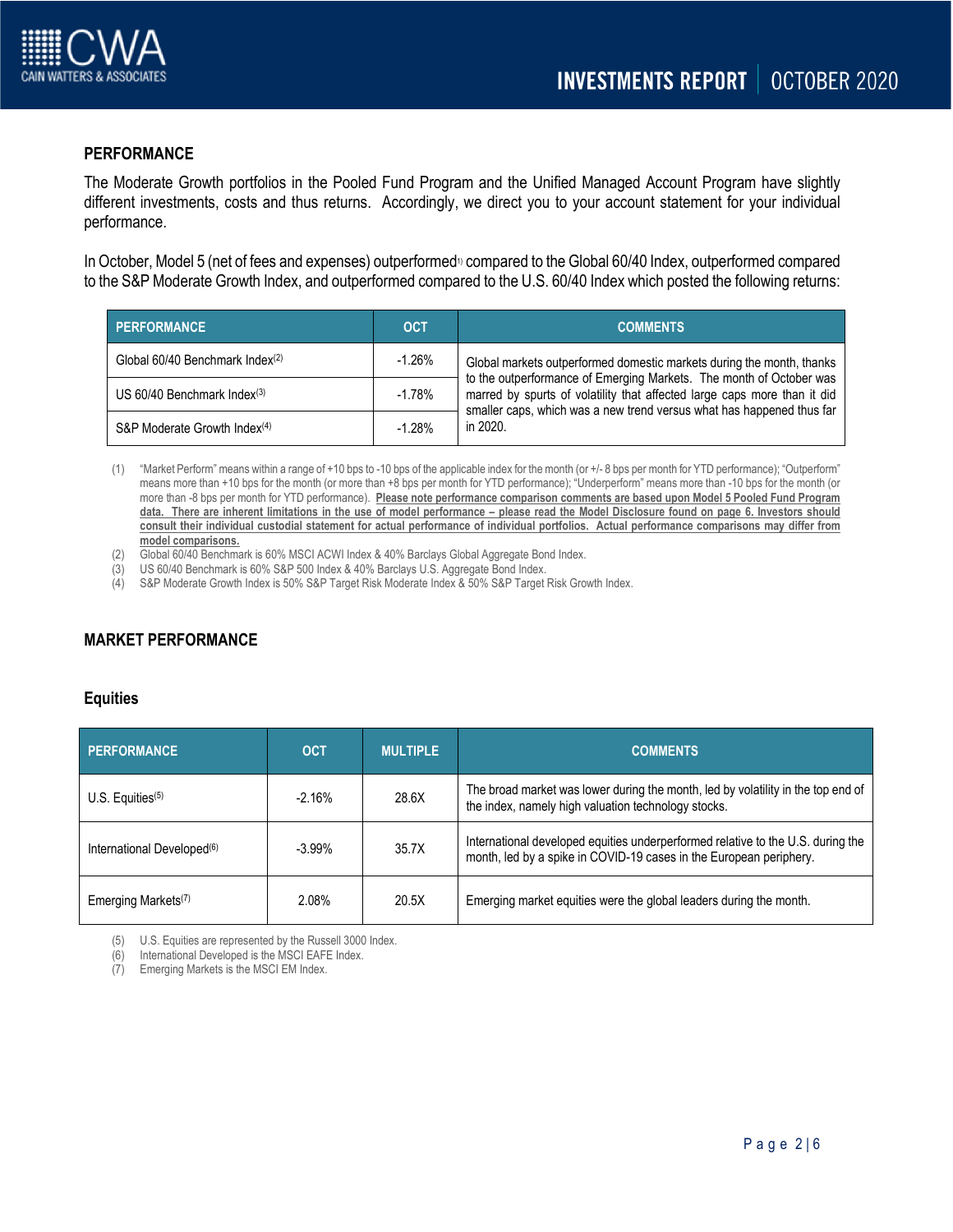

# **Fixed Income**

| <b>PERFORMANCE</b>                               | <b>OCT</b> | <b>SPREAD</b><br><b>OVER UST</b><br><b>10 YEAR</b> | <b>COMMENTS</b>                                                                   |  |  |  |  |  |
|--------------------------------------------------|------------|----------------------------------------------------|-----------------------------------------------------------------------------------|--|--|--|--|--|
| U.S. Treasuries (Medium Duration) $(8)$          | $-1.30%$   |                                                    | The 10-year yield moved higher during the month.                                  |  |  |  |  |  |
| U.S. Treasuries (Longer Duration) <sup>(9)</sup> | $-3.08%$   | 0.56%                                              | Long term Treasury yields moved higher during the month.                          |  |  |  |  |  |
| Global Fixed Income <sup>(10)</sup>              | 0.10%      | 0.01%                                              | Global bonds were slightly positive during the month and spreads<br>are now flat. |  |  |  |  |  |
| Emerging Fixed Income <sup>(11)</sup>            | $0.30\%$   | 3.32%                                              | Emerging market bonds outperformed during the month.                              |  |  |  |  |  |
| High Yield <sup>(12)</sup>                       | 0.51%      | 4.27%                                              | High Yield bonds moved higher during the month.                                   |  |  |  |  |  |

(8) U.S. Treasuries (7-10 Years), represented by the Barclays U.S.T 7-10 Yr Total Return Index

(9) U.S. Treasuries (20+ Years), represented by the Barclays U.S.T 20+ Yr Total Return Index

(10) Barclays Global Aggregate Bond Index.

(11) Barclays Emerging Markets EMEA Total Return

(12) Barclays U.S. Corporate High Yield Index.

**Commodities and Real Assets**. The Model 5 portfolios do not have significant exposure to commodities, except indirectly. However, commodities and real assets (real estate) provide a good sense of global demand (in the case of industrial commodities) or fear (gold).

| <b>PERFORMANCE</b>                | <b>OCT</b> | <b>TREND</b> | <b>COMMENTS</b>                                                                                                              |  |  |  |  |  |
|-----------------------------------|------------|--------------|------------------------------------------------------------------------------------------------------------------------------|--|--|--|--|--|
| Energy $(13)$                     | $-8.98%$   | <b>DOWN</b>  | Oil is now in another down channel.                                                                                          |  |  |  |  |  |
| Real Estate <sup>(14)</sup>       | $-2.93%$   | <b>DOWN</b>  | Real estate dropped again during the month.                                                                                  |  |  |  |  |  |
| Industrial Metals <sup>(15)</sup> | 2.76%      |              | Industrial metals had a good rebound month and remain volatile.                                                              |  |  |  |  |  |
| Gold <sup>(16)</sup>              | $-0.52%$   |              | Gold had a relatively flat month. We would expect the election results to<br>awaken gold and to give it some directionality. |  |  |  |  |  |

(13) S&P GSCI Energy Total Return Index.

(14) Dow Jones U.S. Real Estate Index.

(15) S&P GSCI Industrial Metals Total Return Index.

(16) SPDR Gold Shares (GLD).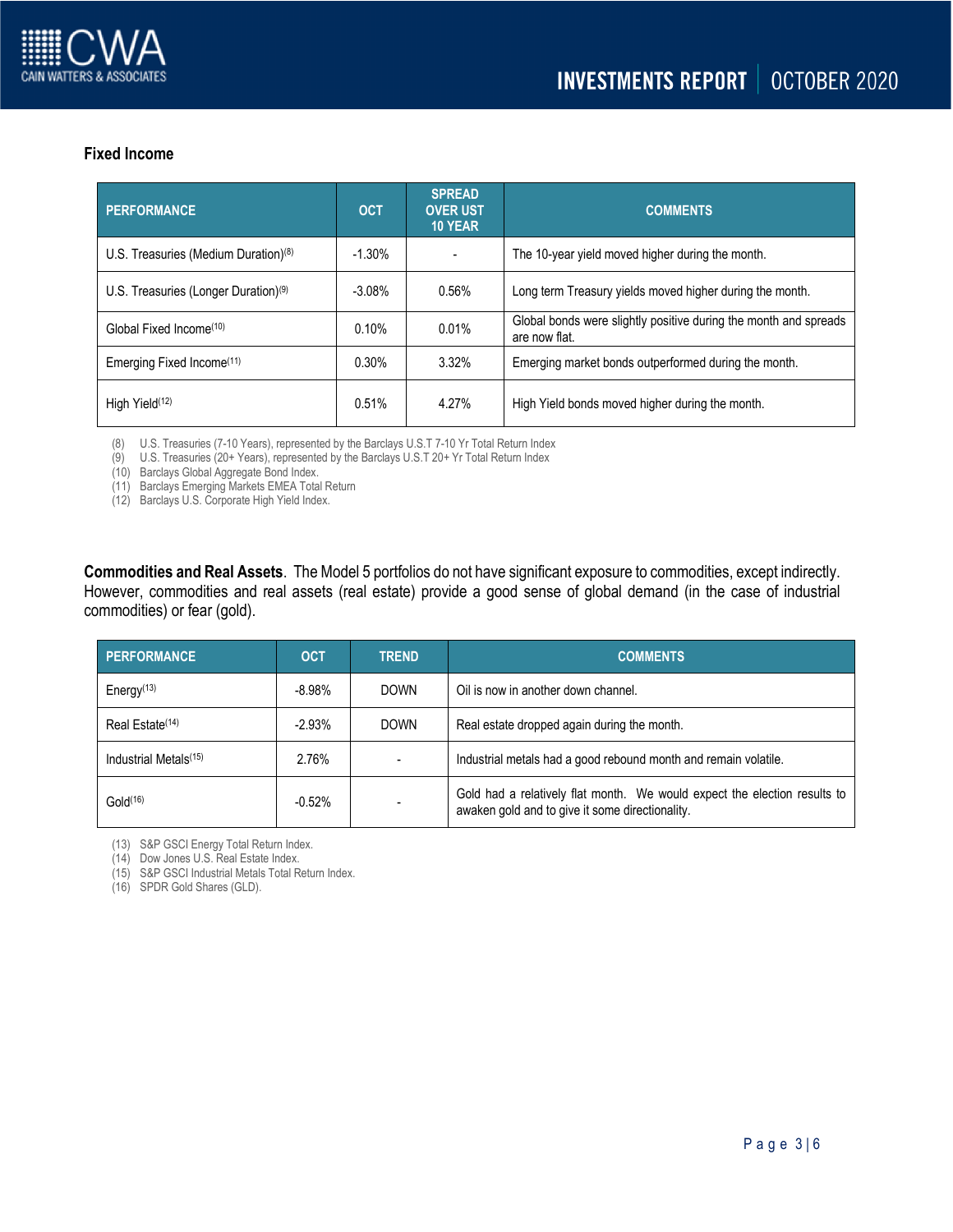

## **Market Comments**

As of this writing (the afternoon of November 5<sup>th</sup>), the election result is still not known. However, markets have reacted favorably thus far, with the S&P 500 up 7.38% this week.

We believe the market action this week is a combination of several factors. First, the market generally does not like uncertainty, so the simple act of nearing a result seems to matter more than what the result is at this time. Secondly, with a spike in COVID cases in the U.S., fears of further shutdowns and the lack of resolution on further stimulus may be abetting due to the potential for a resolution from the election.

We have been preaching for months that portfolios should be positioned based on fundamentals and not on the result of the election, and thus far that appears to be the correct track to take. Historically, elections do not alter markets very much if at all. And under both Democratic and Republican parties, the markets in general move higher.

|                  | S&P 500 Annualized Total Return (%) |                                                                                                                                                 |                |  |       |      |          |   |    |    | <b>Max Drawdown</b> |           |
|------------------|-------------------------------------|-------------------------------------------------------------------------------------------------------------------------------------------------|----------------|--|-------|------|----------|---|----|----|---------------------|-----------|
| <b>President</b> | %<br>$-30$                          | $-25$                                                                                                                                           | $-20$<br>$-15$ |  | $-10$ | $-5$ | $\Omega$ | 5 | 10 | 15 | 20                  | $(\% )$   |
| Hoover           | $-26.3%$                            |                                                                                                                                                 |                |  |       |      |          |   |    |    |                     | $-86.1%$  |
| Roosevelt        | 13.7%                               |                                                                                                                                                 |                |  |       |      |          |   |    |    |                     | $-60.0%$  |
| Truman           | 14.8%                               |                                                                                                                                                 |                |  |       |      |          |   |    |    |                     | $-29.6%$  |
| Eisenhower       | 15.8%                               |                                                                                                                                                 |                |  |       |      |          |   |    |    |                     | $-21.6%$  |
| Kennedy          | 10.1%                               |                                                                                                                                                 |                |  |       |      |          |   |    |    |                     | $-28.0\%$ |
| Johnson          | 10.6%                               |                                                                                                                                                 |                |  |       |      |          |   |    |    |                     | $-22.2%$  |
| <b>Nixon</b>     | $-0.6%$                             |                                                                                                                                                 |                |  |       |      |          |   |    |    |                     | $-34.7%$  |
| Ford             | 15.3%                               |                                                                                                                                                 |                |  |       |      |          |   |    |    |                     | $-23.6%$  |
| Carter           | 12.5%                               |                                                                                                                                                 |                |  |       |      |          |   |    |    |                     | $-17.1%$  |
| Reagan           | 15.0%                               | Annual gains since 1928:<br>Democrats: 13.6%<br>Republicans: 4.7%<br>Annual gains since 1945:<br>13.8%<br>Democrats:<br>Republicans:<br>$8.4\%$ |                |  |       |      |          |   |    |    |                     | $-33.5%$  |
| <b>Bush (41)</b> | 14.8%                               |                                                                                                                                                 |                |  |       |      |          |   |    |    |                     | $-19.9%$  |
| <b>Clinton</b>   | 17.5%                               |                                                                                                                                                 |                |  |       |      |          |   |    |    |                     | $-19.3%$  |
| Bush (43)        | $-3.8%$                             |                                                                                                                                                 |                |  |       |      |          |   |    |    |                     | $-51.9%$  |
| Obama            | 15.5%                               |                                                                                                                                                 |                |  |       |      |          |   |    |    |                     | $-22.6%$  |
| Trump            | 13.5%                               |                                                                                                                                                 |                |  |       |      |          |   |    |    | $-33.9%$            |           |

# **Chart 1:** Stock Market Performance Under U.S. Presidents Since 1928

Notes: Data from 3/3/1929 through 9/30/2020 Source: GW&K Investment Management, Standard and Poors, and Macrobond

Removing the Great Depression from the mix, markets move higher at a clip that allow most financial plans to work, regardless of the party or the time period.

As we move forward into the weeks ahead, we would continue to urge investors to try to divest their thinking about their portfolios from emotion and politics. Both, in general, do not belong in investment portfolios. We believe that the best action to take is to have a plan that is rooted in logic and good sense, and to continually stick with that plan.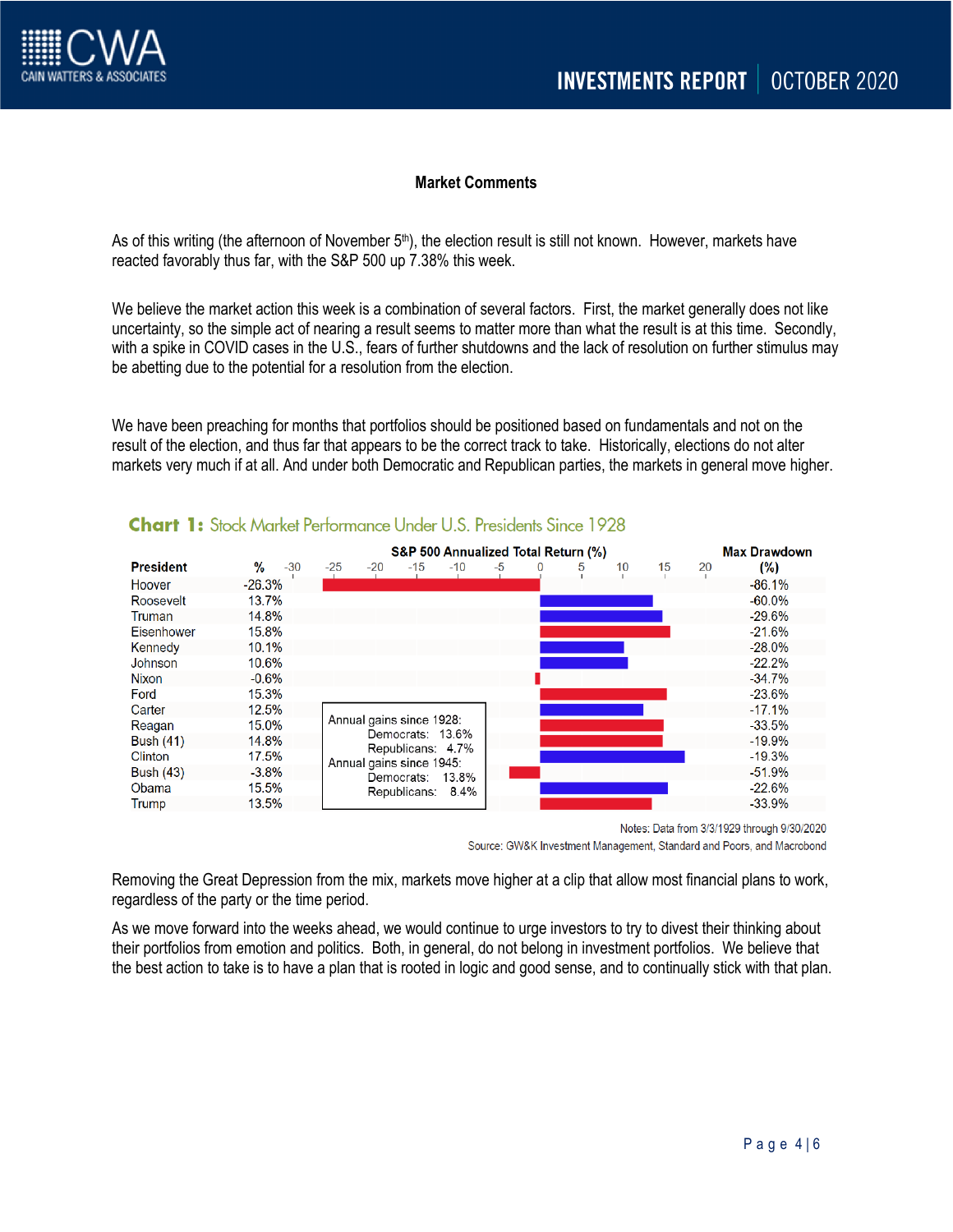

## **Further Reading**

### 1) **Some Business & Leadership Lessons From Past Presidents, A Wealth of Common Sense, November 3, 2020**

We found this article enlightening and a breath of fresh air given the current tenor of the news cycle.

<https://awealthofcommonsense.com/2020/11/some-business-leadership-lessons-from-past-presidents/>

### *For questions, or to request additional information, please contact your CWA Financial Planner*

### **DISCLOSURES**

#### **PAST PERFORMANCE IS NOT AN INDICATOR OF FUTURE MARKET RETURNS.**

*Cain Watters is a Registered Investment Advisor. Request Form ADV Part 2A for a complete description of Cain Watters Advisors' investment advisory services. Diversification does not ensure a profit and may not protect against loss in declining markets. No inference should be drawn that managed accounts will be profitable in the future or that the Manager will be able to achieve its objectives. Investing involves risk and the possibility of loss, including a permanent loss of principal.*

Asset allocation and diversification do not assure or guarantee better performance and cannot eliminate the risk of investment losses. All investments and strategies have the potential for profit or loss. Different types of investments involve higher and lower levels of risk. Historical performance returns for investment indexes and/or categories, usually do not deduct transaction and/or custodial charges or an advisory fee, which would decrease historical performance results. There are no assurances that a portfolio will match or exceed any specific benchmark.

*This commentary contains the opinions of the CWA Investment Committee at the time of publication and is subject to change. Market and economic factors can change rapidly, producing materially different results. This update is intended for clients currently invested in CWA Recommended Investment Programs. This is not intended to be personalized investment advice. This does not take into account a particular investor's financial objectives or risk tolerances. Any specific mention of securities is for informational purposes only and is not intended as a recommendation or solicitation to purchase.*

*CWA Model 5 Moderate Growth Pooled Fund Program: The target allocation and portfolio data used throughout this presentation is for the CWA Model 5 recommended for participants in the Pooled Fund Program. This Model is the most common recommendation and is used here to illustrate the CWA methodology. Other CWA Recommended Investment Program models will vary in asset allocation and underlying manager and/or security selection. Clients should discuss these models and programs with their planner prior to selection.*

*\*\*The CAPE ratio is a valuation measure that uses real earnings per share (EPS) over a 10-year period to smooth out fluctuations in corporate profits that occur over different periods of a business cycle. The ratio is generally applied to broad equity indices to assess whether the market*  is undervalued or overvalued. While the CAPE ratio is a popular and widely-followed measure, several leading industry practitioners have *called into question its utility as a predictor of future stock market returns. The CAPE ratio, an acronym for Cyclically Adjusted P/E (i.e. Price-Earnings) ratio, was popularized by Yale University professor Robert Shiller. It is also known as the Shiller P/E ratio.*

*+Statements relating to Value outperforming Growth are based upon the data of the Fama-French 3-Factor Model. A pioneering study by renowned academics, Eugene Fama and Ken French, suggesting that three risk factors: market (beta), size (market capitalization) and price (book/market value) dimensions explain 96% of historical equity performance.*

*Model Performance Disclosure: Model performance is NOT an indicator of future or actual results. Performance does not represent the returns that any individual investor actually received. Cain Watters Investors may incur a loss. Cain Watters Models contain allocations to several different common pooled trust funds. Each individual pooled trust fund has a defined investment strategy; usually designed around a specific asset class. Investment managers and their respective strategies are chosen to meet each of the pooled funds' objectives. Investors in the models pay a monthly asset based trust fee, based on their average investment balance during the month. Model performance is calculated using the reported net asset value of each individual pooled fund. Performance for the individual funds is then weighted according to the model target allocation. Model performance includes the reinvestment of dividends and interest. The annual trust fee of 0.65% is subtracted from gross returns on a pro-rated basis of 0.0541% per month; and includes trust fees and investment advisory fees. For time periods prior to July 1, 2016 an annual trust fee of 1.05% or 0.0875% per month was used. Model performance has inherent limitations in that it does not reflect the effects of significant cash flows, or take into account actual*